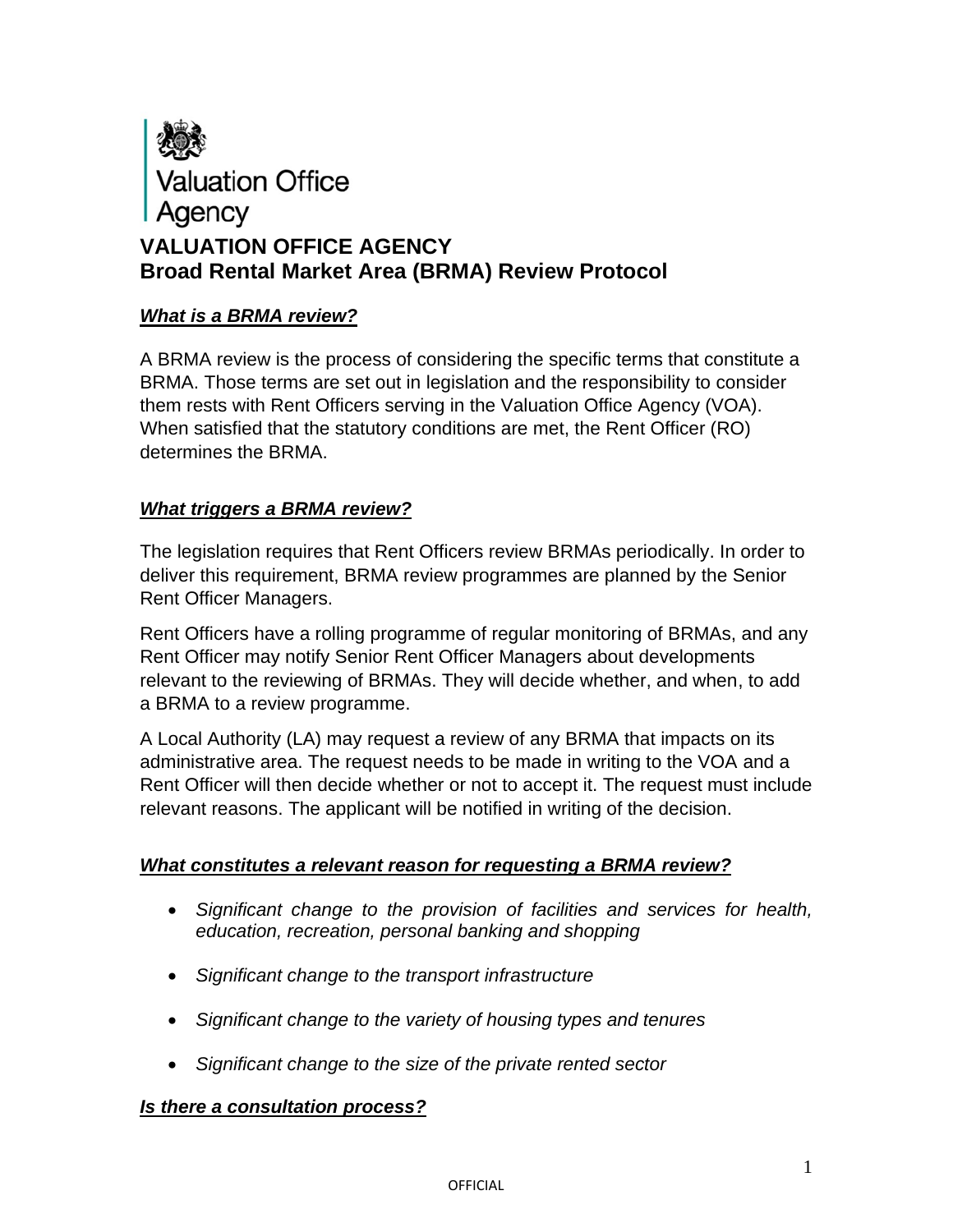Although not required by legislation, Rent Officers are committed to providing an opportunity for stakeholders to be consulted during a BRMA review. The RO does this by advising affected Local Authorities and any other relevant stakeholders, of what the review is revealing. The RO sends this information to stakeholders in a written proposal. Each respondent has six weeks to consider the proposal and make a written representation. The RO must receive the representation no later than the closing date.

The RO considers the representations and, in due course, issues stakeholders with either a notice of conclusion of review, in the case of no change to the BRMA, or a determination of BRMA in the case of change. Either case will include a report of all representations received and an explanation of acceptance or rejection. The notice concludes the consultation process.

# *What else happens during a BRMA review?*

In the interest of transparency, the RO ensures that the LA and other stakeholders are kept informed of what is taking place and why.

When a BRMA is being reviewed, the RO sends a letter to the LA Chief Executive (CE). The letter draws attention to the potential effect on the authority's housing benefit subsidy, sets out the review's terms of reference, includes a copy of the approved BRMA Guidance for Rent Officers, announces the opportunity for consultation and requests the name of the LA's nominated lead officer for correspondence. The RO consults with the lead officer to recap the terms of reference and answer any questions.

The RO sends a letter about the BRMA review to the local Member of Parliament and other interested parties such as Citizens Advice and Shelter which contains the LA lead officer's contact details so that these parties may have an opportunity to comment on the forthcoming proposal.

After a month or so the RO presents the LA with the proposal and answers any questions.

Where a proposal impinges on an adjoining BRMA, the process continues by sending the proposal document to the adjoining LA and other stakeholders. The proposal may entail review of the adjoining BRMA. To accompany the proposal, the RO sends a letter to the adjoining LA CE and other stakeholders. It announces the consultation, includes the same information as above and invites any questions.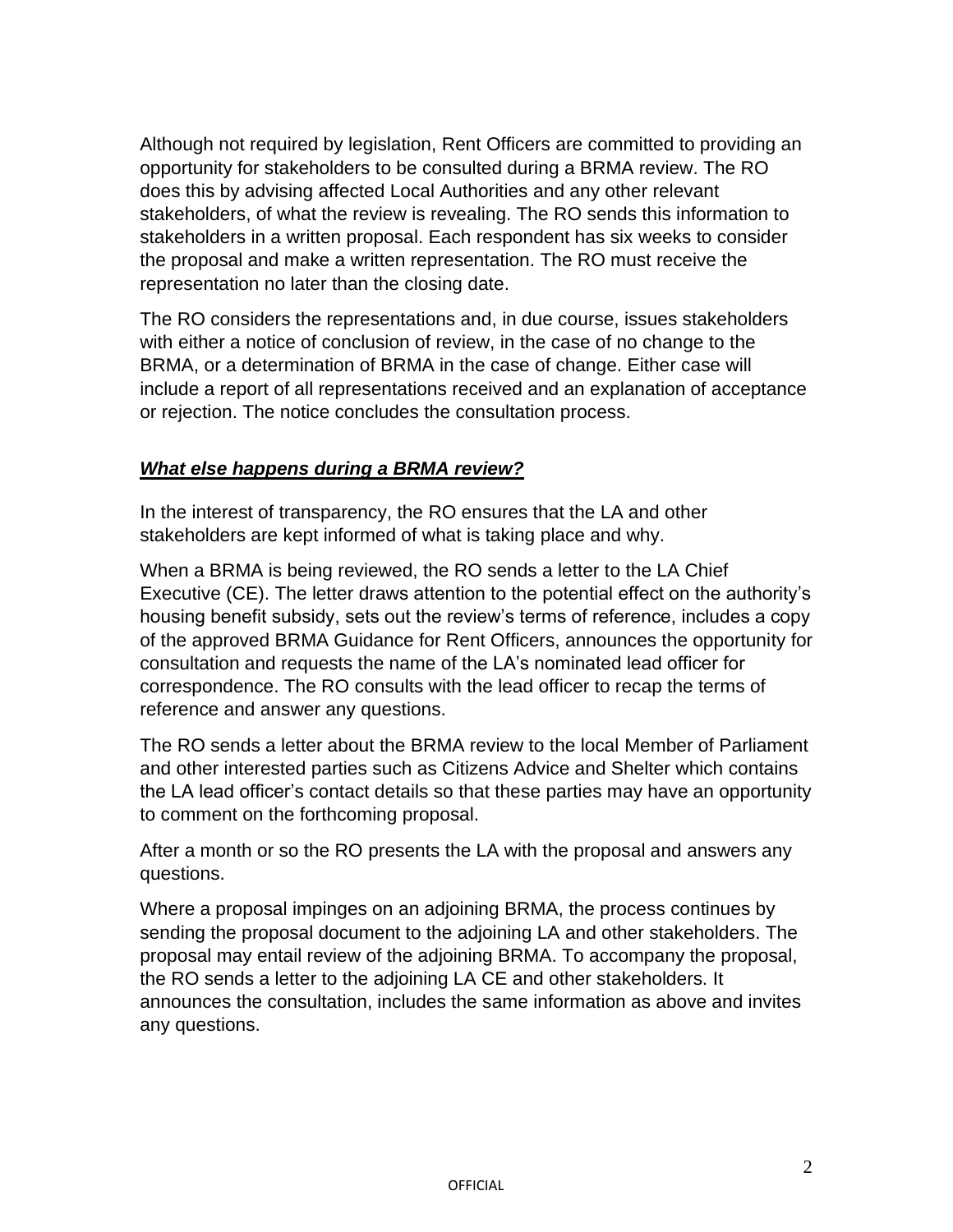The RO involves appropriate RO colleagues in order to draw on their knowledge and experience when formulating the proposal.

## *When does the review end?*

The RO's Notice of Conclusion of BRMA Review or Notice of BRMA Determination brings the review to a close.

### *Is there a right to appeal the outcome of a review?*

The legislation makes no provision for appealing a BRMA. As Rent Officers are supervised by the Courts, however, it is possible to seek judicial review of the way the decision has been made.

A BRMA review, therefore, can generally be represented as a series of stages on the following chart.

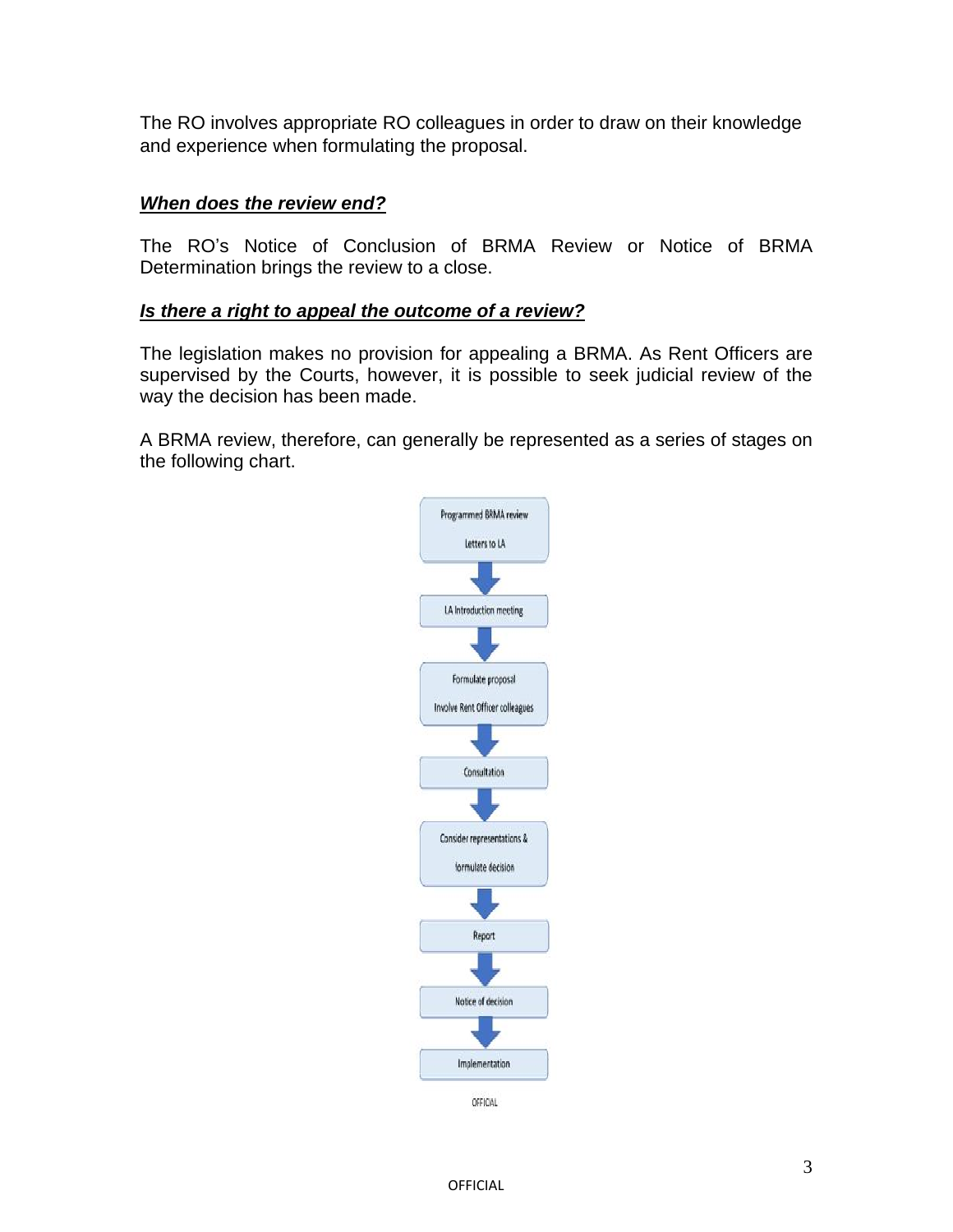## **Further details**

## **Stage 1 -** Programmed BRMA review - Letter to LA

Signed by the Rent Officer Functions Lead, and addressed to the LA CE, the letter is copied to the LA's Heads of Finance and Housing Benefits. The letter follows an approved template. It clearly demarcates the Rent Officer's decisionmaking responsibility.

The introduction meeting is set up as soon as the lead officer's name is known, hopefully within two weeks of the letter.

### **Stage 2 –** LA meeting – Introduction

Ordinarily, any introduction meeting will be carried out face to face with the Local Authority lead officer however, in some circumstances it may be deemed more appropriate to utilize digital means of communication. Where face to face meetings do take place, it may also prove efficient to hold a joint meeting with several LAs, either at a Local Authority or VOA venue, if the LA expresses a preference for such an arrangement.

#### **Stage 3 –** Formulate proposal – involve Rent Officer colleagues

The work of a review team includes examining past review material, LHA-Direct BRMA Information Documents, appropriate internet sites and other relevant published data.

The usual sources of information include: Geographical Information System/MapInfo; central and local government websites; Ordnance Survey; Office of National Statistics; transport websites.

The RO contacts other relevant Rent Officer managers asking for the names of those best placed to participate and for ongoing information to be cascaded to the team. The RO will meet with participating colleagues to recap the terms of reference and seek their views.

The RO leads the team in considering the terms of the legislation and in following the steps outlined in the BRMA Guidance to Rent Officers. The RO is responsible for deciding the eventual contents of the proposal – and ensuring the supporting information is structured according to the approved template.

In some cases, given the number of BRMAs that a proposal may affect, this task can present a considerable logistical challenge. In other cases, the RO may consider a return to Stage 1. In all cases, the RO decides on the most appropriate way of progressing.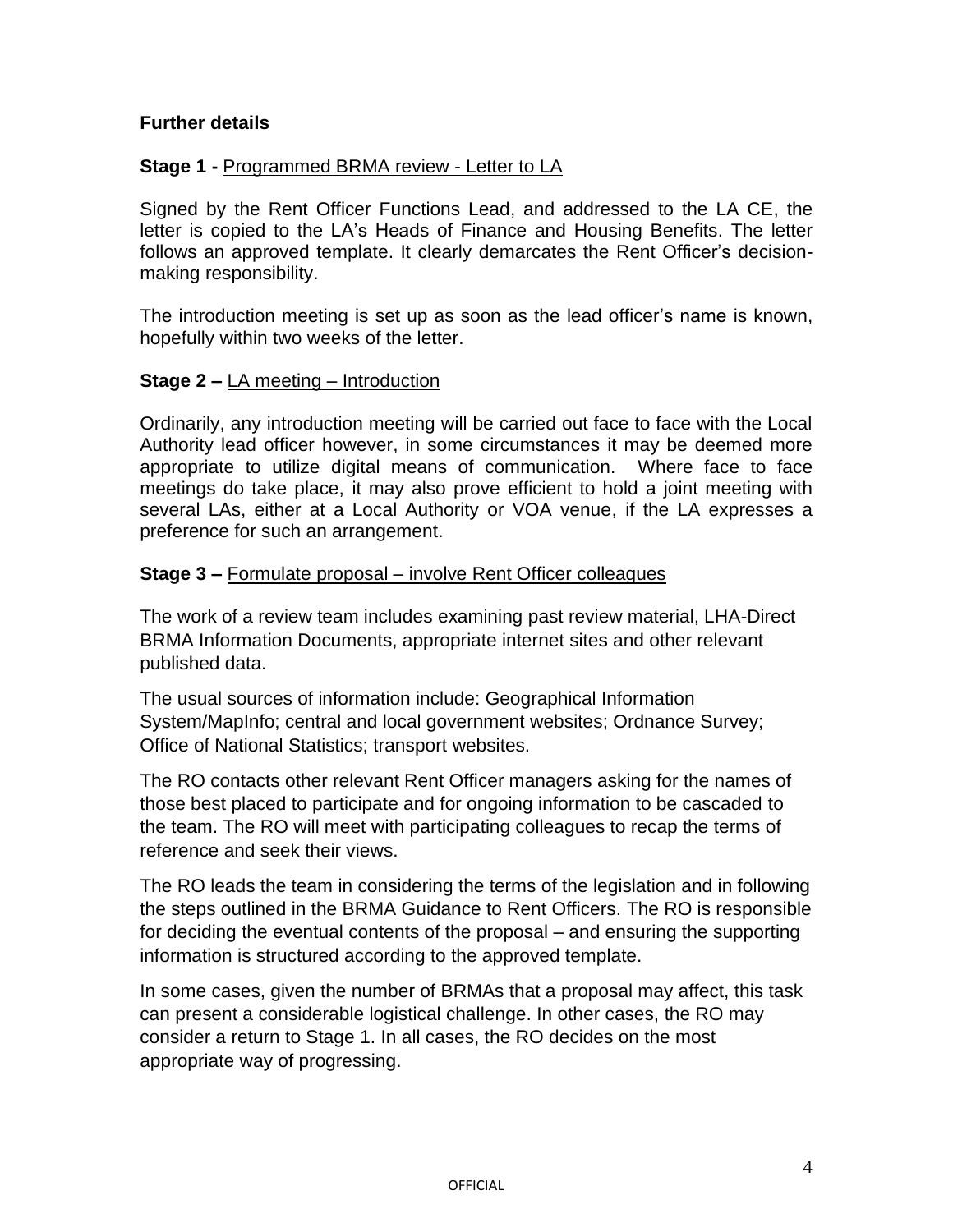Where change to a BRMA is proposed, an assessment of the indicative impact on Local Housing Allowance (LHA) and Local Reference Rent (LRR) is also drawn up to accompany the proposal document. This is to assist the LA in their management of potential change. The RO shares the proposal document with the Senior Rent Officer Managers so that it can be quality assured before publication.

### **Stage 4 –** Consultation – LA meeting - Presenting the proposal – Other stakeholders – Adjoining BRMA review

The RO ensures that all agreed stakeholders are given the opportunity to comment.

In some cases, given the number of LAs involved, this task can also present a considerable logistical challenge; again in all cases, the RO decides on the most effective way of progressing.

The RO and other colleagues are available for respondents to contact at any time within the consultation period should any query need to be addressed.

### **Stage 5 -** Consider representations and formulate decision

The aim is for two weeks to be sufficient to consider representations, but the RO has the responsibility to formulate a decision earlier or later, depending on the circumstances.

The decision takes the form of either a Conclusion of BRMA Review or a BRMA Determination, using the approved templates. It will include summaries of all representations and the RO's reasons for accepting or rejecting them.

In the event that the determination differs from the proposal, the determination will contain the necessary revised information and be accompanied by a revised impact assessment.

### **Stage 6 -** Report

The RO shares the decision with the Senior Rent Officer Managers so that, as at Stage 3, the documents are quality assured. The documents must demonstrate that the decision to be made complies with the legislation, follows the approved BRMA Guidance, conforms to the approved templates, considers the representations and provides appropriate reasons.

Where the decision is a BRMA determination, the Rent Officer Functions Lead sends a letter seeking agreement, plus copies of all the documents denoted in